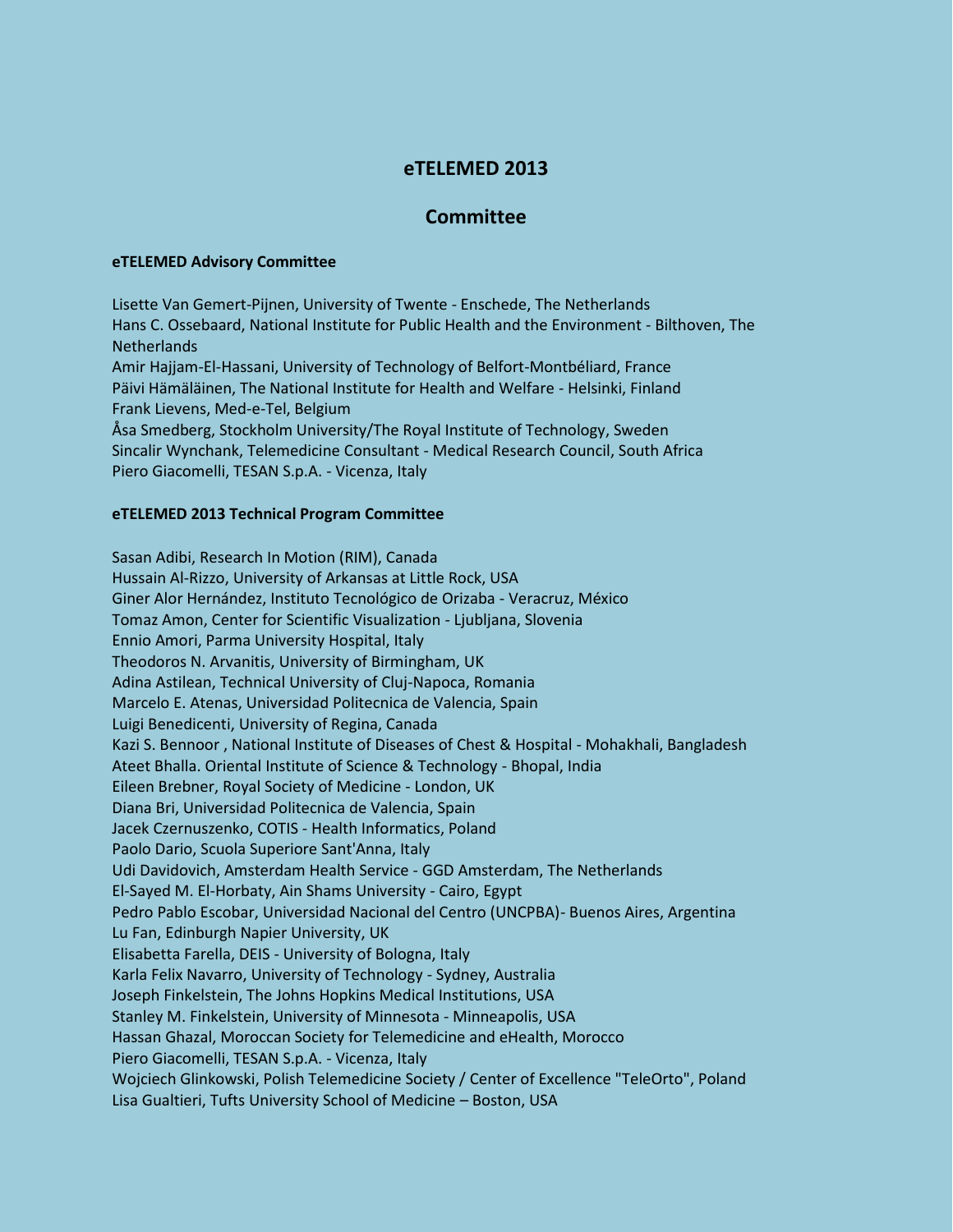Johan Gustav Bellika, University of Tromsø | University Hospital of North Norway, Norway Amir Hajjam-El-Hassani, University of Technology of Belfort-Montbéliard, France Päivi Hämäläinen, National Institute for Health and Welfare - Helsinki, Finland Hermie J. Hermens, University of Twente | Research Institutes Mira and CTIT, The Netherlands Anja Henner, Oulu University of Applied Sciences, Finland Stefan Hey, Karlsruher Institut für Technologie (KIT), Germany Arto Holopainen, Finnish National Health and Wellbeing cluster, Finland Valentina Isetta, Unitat de Biofísica i Bioenginyeria | Facultat de Medicina - Universitat de Barcelona, Spain Dragan Ivetic, University of Novi Sad, Serbia Sundaresan Jayaraman, Georgia Institute of Technology - Atlanta, USA Malina Jordanova, Academy G. Bonchev - Sofia, Bulgaria Ashish Joshi, University of Nebraska | Medical Center College of Public Health, USA Irene S. Karanasiou, University of Athens, Greece Haider Khaleel, University of Arkansas at Little Rock, USA Vassiliki Koufi, University of Piraeus, Greece Sajeesh Kumar, UT Health Science Center | University of Tennessee - Memphis, USA Athina Lazakidou, University of Peloponnese - Sparti, Greece Frederic Lievens, Med-e-Tel, an International Society for Telemedicine & eHealth (ISfTeH), Belgium Marius George Linguraru, Sheikh Zayed Institute for Pediatric Surgical Innovation | Children's National Medical Center - Washington DC, USA Ilias Maglogiannis, University of Central Greece, Greece Flora Malamateniou, University of Piraeus, Greece, Digital Health Services Laboratory (DHSL), Greece Salah H. Mandil, eStrategies & eHealth for WHO and ITU - Geneva, Switzerland Cezary Mazurek, Poznan Supercomputing and Networking Center, Poland Teresa Meneu, Universidad Politécnica de Valencia, Spain Jelena Mirkovic, Oslo University Hospital, Norway Ani Nahapetian, California State University - Northridge, USA Stuart J. Nelson, US National Library of Medicine - Bethesda, USA Lambert Nieuwenhuis, University of Twente, The Netherlands Iuliana Ojog, Prefixa International Inc. - San Jose, USA Hans C. Ossebaard, National Institute for Public Health and the Environment - Bilthoven, The Netherlands Oscar Peters, University of Twente, The Netherlands Cédric Pruski, Centre de Recherche Public Henri Tudor - CR SANTEC, Luxembourg Markela Psymarnou, VIDAVO SA - Thessaloniki, Greece Juha Puustjärvi, Univerity of Helsinki, Finland Robert J. Rosati, Center for Home Care Policy and Research - New York, USA David Russell, Center for Home Care Policy & Research - New York, USA Abdel-Badeeh M. Salem, Ain Shams University - Cairo, Egypt Majid Sarrafzadeh, University of California - Los Angeles, USA Christos N. Schizas, University of Cyprus, Cyprus Sandra Sendra, Universidad Politecnica de Valencia, Spain Åsa Smedberg, Stockholm University/The Royal Institute of Technology, Sweden Terje Solvoll, University hospital of North Norway - Tromsø, Norway Chitsutha Soomlek, University of Regina, Canada Hrvoje Stancic, University of Zagreb, Croatia Frederick Steinke, Humboldt Universität zu Berlin, Germany